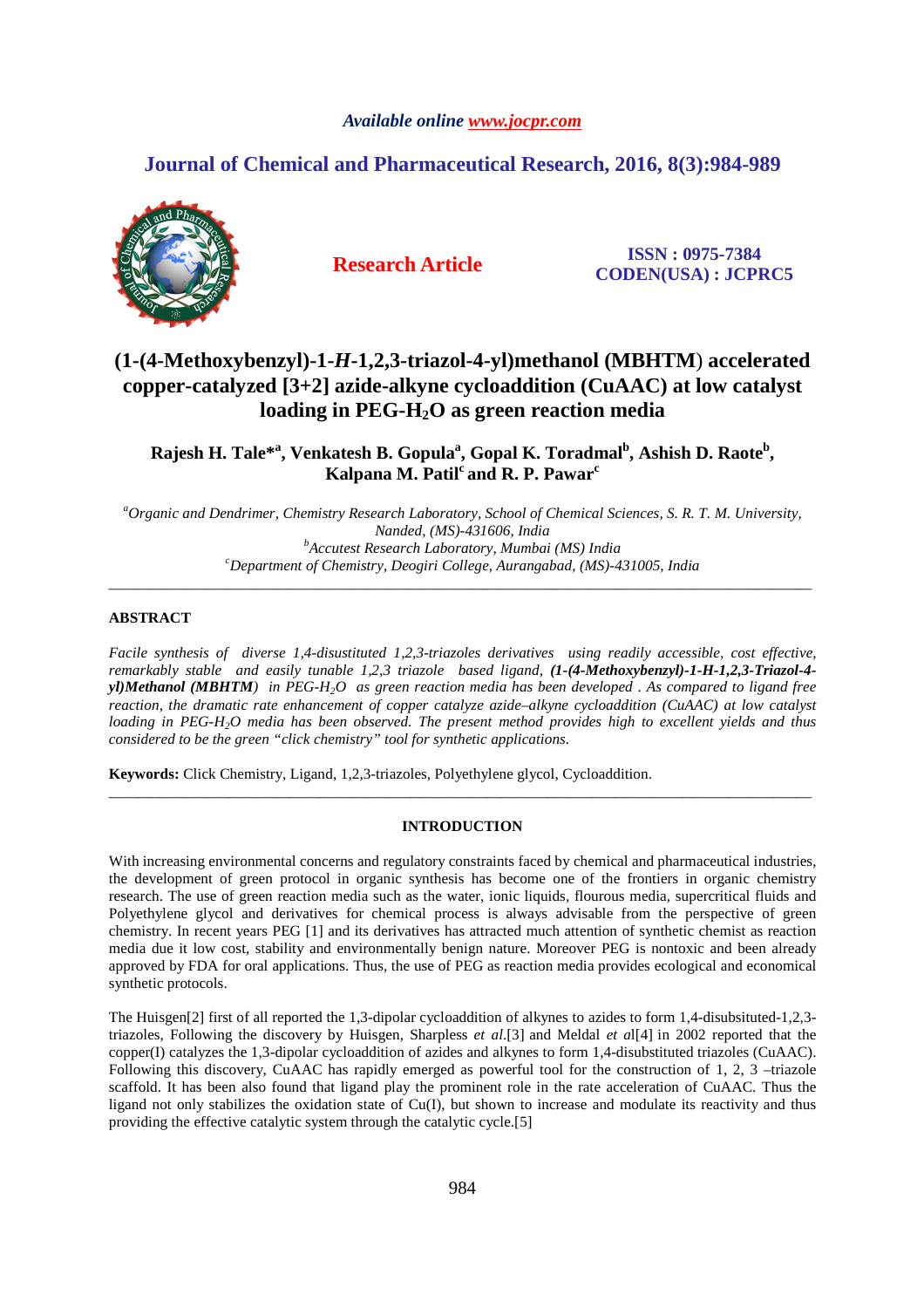As a result, recently to further advance the scope of CuAAC tremendous efforts have been placed on the ligand acceleration this reaction. Various ligand systems have been tested to promote the rate acceleration of CuAAC. These include polytriazolylamine (TBTA) [6] and is the most preferred even today, benzimidazoles, [7] histidine derivatives,[8] pybox ligands,[9] phosphites,[10] and NHC carbenes.[11] Most of these ligands show rate acceleration,while many of them suffer from the limitations such as long reaction time, high cost and lack of tunability[12]. Moreover, the applicability of efficient ligands such as NHC carbines has been limited by their challenging synthetic routes. Recently, Feringa *et al*. [13] reported highly efficient BINOL based phosphoramidite accelerated copper(I)-catalyzed  $[3 + 2]$  cycloadditions of azides and alkyne. Thus despite of these, efforts, as compared to other metal catalysed reaction, the focused on developing more efficient catalytic system for CuAAC remained limited.

\_\_\_\_\_\_\_\_\_\_\_\_\_\_\_\_\_\_\_\_\_\_\_\_\_\_\_\_\_\_\_\_\_\_\_\_\_\_\_\_\_\_\_\_\_\_\_\_\_\_\_\_\_\_\_\_\_\_\_\_\_\_\_\_\_\_\_\_\_\_\_\_\_\_\_\_\_\_

The 1, 2, 3 –triazole could be readily syntheised via CuAAC reaction; they are remarkable stable, inexpensive and readily tunable. The 1, 2, 3-triazole have been reported to be highly effective ligands for transition and late transition metal complexes.

We had previously reported (1-(4-methoxybenzyl)-1-H-1, 2, 3- triazol-4-yl) methanol (MBHTM)[14] accelerated copper-catalyzed  $[3+2]$  azide–alkyne cycloaddition (CuAAC)[14] at low catalyst loading. However, the use of DMSO as solvent, particularly from the perspective of green chemistry limits the applicability of this protocol and there is enough scope for the improved protocol for CuAAC. We reason that the use of PEG in combination with water assuming high solubilising power of PEG for organic substrates could provide green alternative for the copper-catalyzed [3+2] azide–alkyne cycloaddition (CuAAC) leading to the synthesis of diverse 1,2,3-triazole derivatives.

Herein we report for the first time that the readily accessible, cost effective, easily tunable and simple but powerful "Click" ligand, MBHTM, synthesized itself by click chemistry [15] dramatically accelerates the copper catalyse [3+2] cycloaddition of azide and alkyne at low copper catalyst loading in PEG-H2O as green reaction media at ambient conditions.

### **EXPERIMENTAL SECTION**

All the solvents were redistilled before used. Analytical TLCs were performed on Merck silica gel 60F254 plates. The alkynes were purchased from Johnson Matthey Chem. Ltd and other chemicals were purchased from Sigma Aldrich Chem. Ltd. The  ${}^{1}H$  and  ${}^{13}C$  NMR spectra (in CDCl<sub>3</sub>) were recorded on Agilent 400 or Bruker Avance-II 400 MHz spectrometer. The chemical shift values are on scale and TMS was used as an internal standard. Abbreviations used are: s (singlet), d (doublet), t (triplet), dd (double doublet), dt (doublet triplet), m (multiplet).

To a 10 mL vial charged with copper sulfate (0.5 mg, 0.01 mmol), sodium ascorbate (2 mg, 0.05 mmol) and ligand (1.1 mol %) was added 0.5 mL of PEG-H2O mixture (1:3) and resulting mixture was stirred at room temperature for 10 min. Then the appropriate azide (0.2 mmol) and alkyne (0.4 mmol, 2.0 equiv.) was added to it and the reaction mixture was stirred vigorously at room temperature for 6h. After completion of reaction (TLC), the reaction mixture was quenched with water (10 mL) and extracted with ethyl acetate (3x10 mL) and combined organic extract was washed several times with water and then with brine. Evaporation of organic extract after drying over anh. Na<sub>2</sub>SO<sub>4</sub> followed by column chromatography (PET:EA, 7:3) afforded analytically pure 1, 2, 3-triazole derivatives.

#### **RESULTS AND DISCUSSION**

Embarking on our previous results, we initially chose the model reaction between benzyl azide and phenyl acetylene in order to check the ligand effect, if any, in PEG-H<sub>2</sub>O as the solvent system. **Scheme-1.**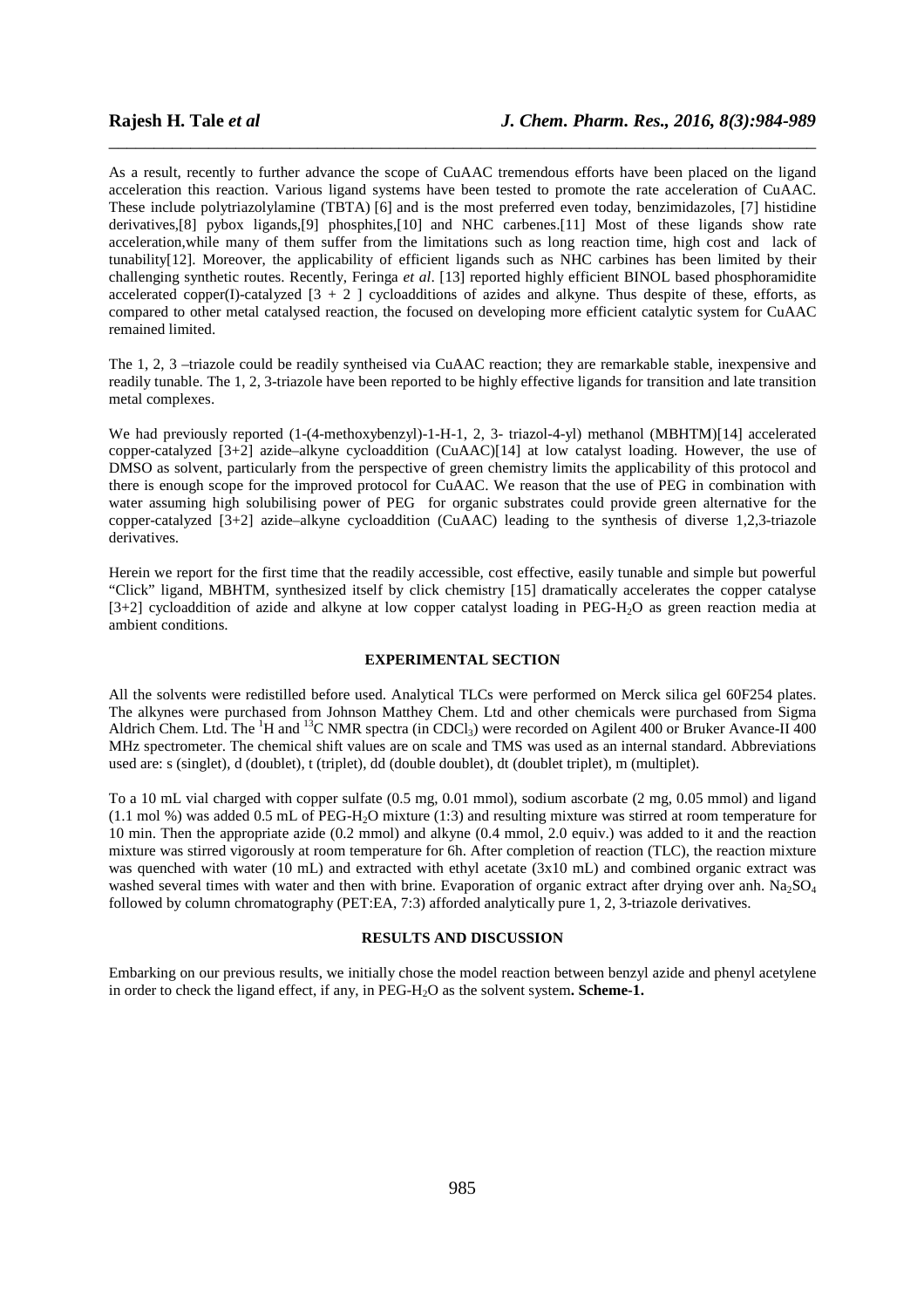

**Table-1: Optimization conditions for copper catalyzed [3+2] Azide-Alkyne Cycloaddition in PEG: H2O a** 

| <b>Entry</b> | Time (h) | Yield $(\frac{6}{6})^b$ |
|--------------|----------|-------------------------|
|              |          | 39                      |
|              |          | 55                      |
|              |          | 75                      |
|              |          | 85                      |
|              |          | 96 <sup>c</sup>         |
|              | 24       | $36^d$                  |

<sup>&</sup>lt;sup>a</sup> Reaction conditions: 0.2 mmol of benzyl azide, 0.2 mmol of phenyl acetylene, 1.0 mol % of copper salt, 5.0 mol % Na-ascorbate in presence of *1.1 mol % of ligand in 0.5 ml PEG-H2O (1:3) at room temperature. <sup>b</sup> Isolated yields. <sup>c</sup>2 equiv of alkyne was used. <sup>d</sup> in the absence of ligand* 

The reaction time was kept somewhat higher than that of our optimized reaction time of 4h in our previous work assuming that PEG-H2O system would have relatively lower solubilising power than DMSO. Thus using our MBHTM ligand m the model reaction was explored with varying reaction time from 1 to 6h. We found that as compared to ligand-free reaction, the present ligand found to accelerate the CuAAC reaction dramatically as evident by 36 % and 96% yield of ligand free and ligand promoted reaction (table-1, entry **6** vs **5**) respectively. The best results were obtained when the reaction was run for 6 h.

Thus the best reaction conditions were found to be 1.0 equiv. of azide, 2.0 equiv. of alkyne, 1.0 mol % of CuSO4, 5H2O, 5 mol % of Na-ascorbate in the presence of 1.1 mol % of ligand in PEG-Water at room temperature for 6 h. Using our optimized reaction conditions as described above, next, scope of the reaction was explored with diverse azides and alkynes scheme-**2**.



Thus the wide variety of azide and alkynes were subjected to CuAAC reaction facilitated by our novel ligand (1-(4 methoxybenzyl)-1-H-1, 2, 3- triazol-4-yl) methanol (MBHTM) using PEG-H2O system.

As can be seen from results **(table-2**), a wide range of alkynes such as phenylacetylene derivatives, aliphatic, and heterocyclic alkynes reacted rapidly giving high to near quantitative yields.[16] Several phenoxymethyl alkynes such as (4-Bromophenoxy)methyl, 4-(Ethylphenoxy) methyl acetylenes etc. were also reacted smoothly under present reaction conditions. The presence of electron withdrawing or electron releasing substituent on the benzene ring did not affect the reactivity strikingly as theses alkynes provided the 1,2,3-triazole products in high to excellent yields.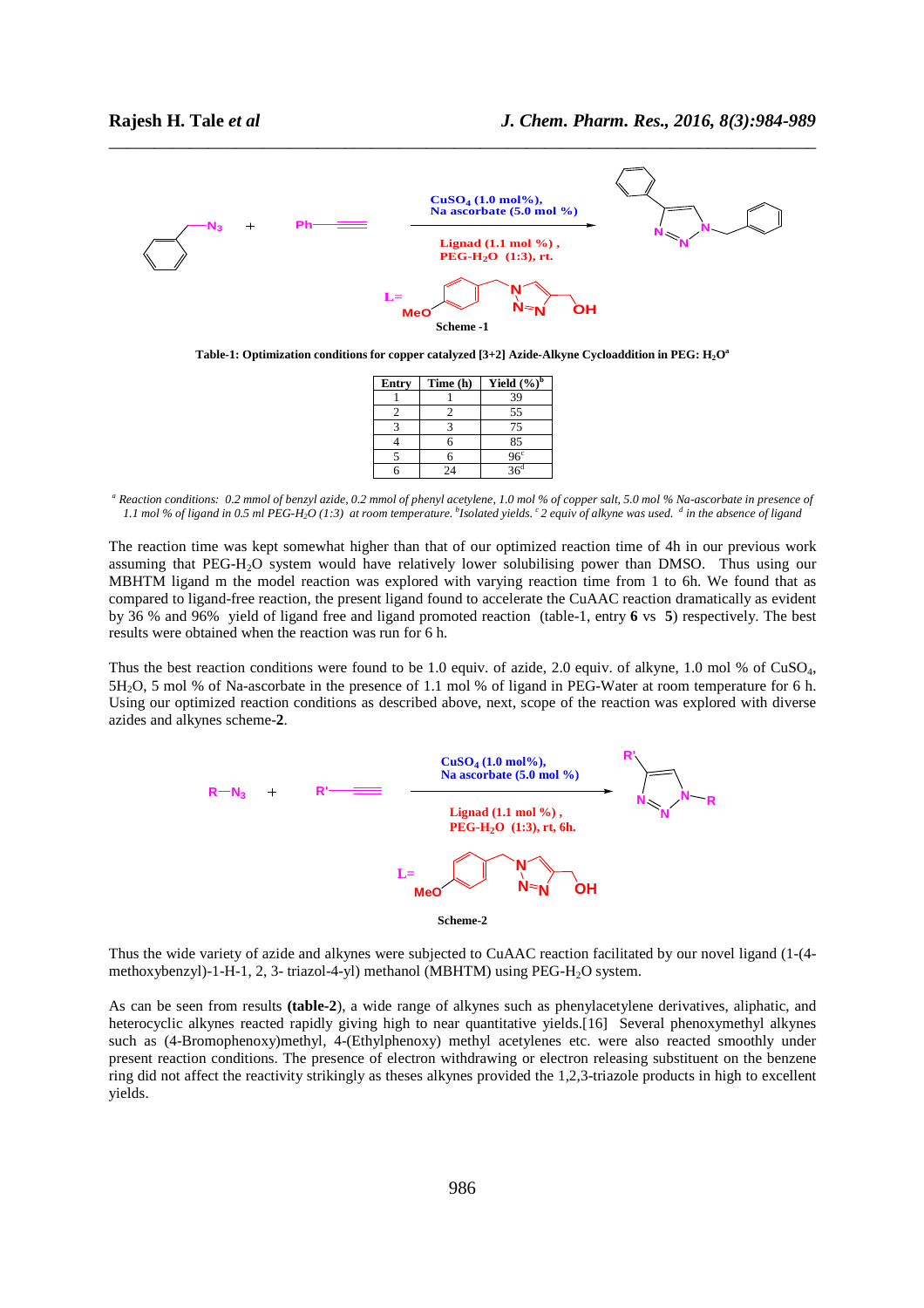

\_\_\_\_\_\_\_\_\_\_\_\_\_\_\_\_\_\_\_\_\_\_\_\_\_\_\_\_\_\_\_\_\_\_\_\_\_\_\_\_\_\_\_\_\_\_\_\_\_\_\_\_\_\_\_\_\_\_\_\_\_\_\_\_\_\_\_\_\_\_\_\_\_\_\_\_\_\_ **Table-2: Scope of the Azide and alkynes in CuAAC in PEG: Water<sup>a</sup>**

*Reaction conditions: 0.2 mmol of benzyl azide, 0.4 mmol of phenyl acetylene (2.0 equiv.), 1.0 mol % of copper salt, 5.0 mol % Na-ascorbate in presence of 1.1 mol % of ligand in 0.5 ml PEG-H2O (1:3) at room temperature. <sup>b</sup> Isolated yields by column chromatography.* 

Similar to previous results, the aliphatic alkynes such as 1-pentyne and 3-methyl non-1-yn -3-ol reacted quickly to give with very high yields. Even the cyclic alkynes such as ethynylcyclopropane reacted efficiently with excellent yield under these conditions without giving any side products. The novel alkynes specially designed such as 1-(prop-2-ynyl)-indoline-2,3-dione also converted to the corresponding (1-triazolylmethyl)indoline-2,3-dione) in good yield. As regard to the azide, the azides such as the aromatic and benzylic azides bearing both the electron rich as well as electron deficient substituent such alkyl, halides, cyano, nitro- etc. found to be suitable substrate for the present reaction and they afforded good to high yield of the corresponding 1,2,3-triazole products. However, the arylazides shown relatively low reactivity than benzylic azides but they furnished good yields under present conditions.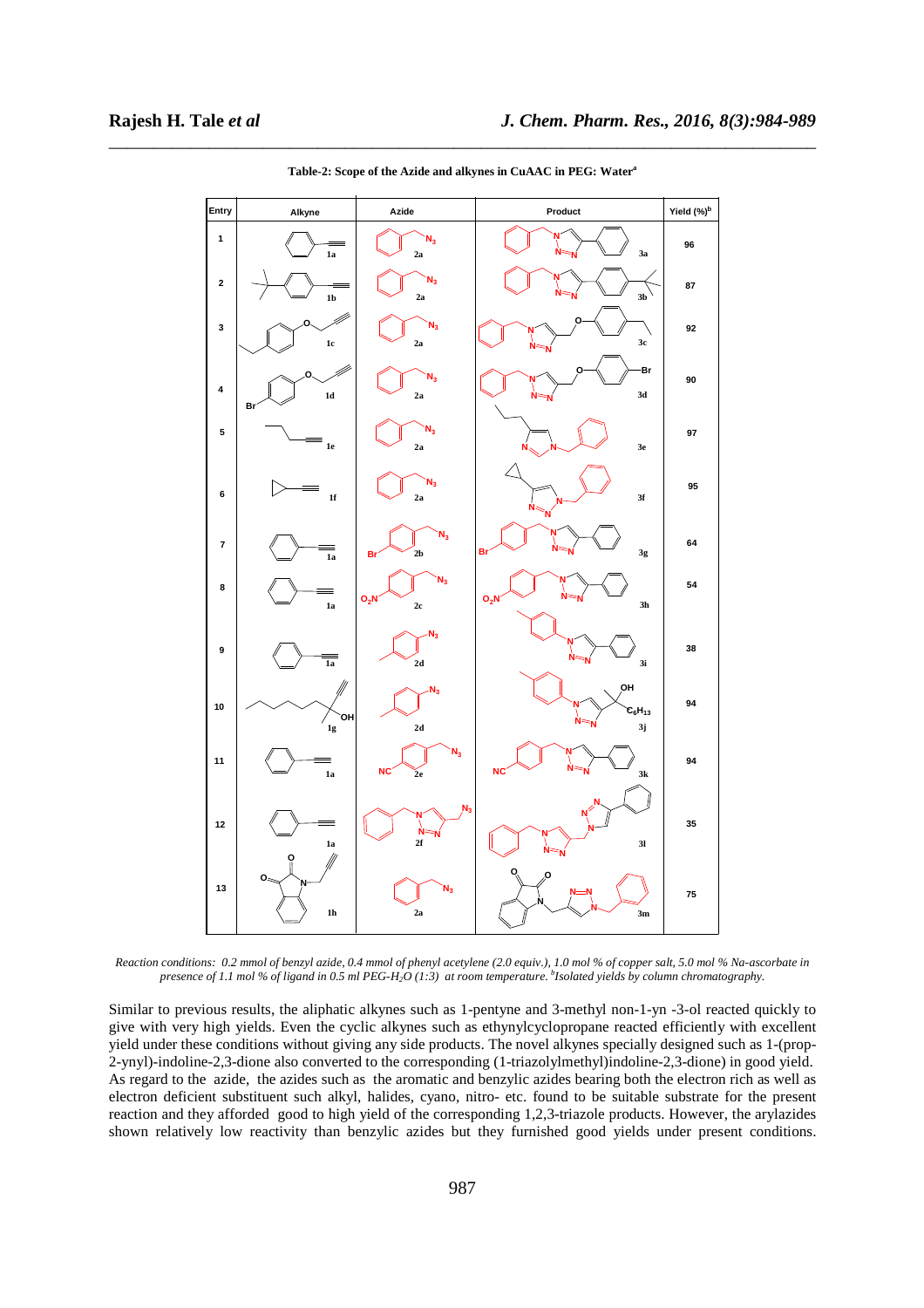Notably, the novel triazolyl azide, 4-(azidomethyl)-1-benzyl-1H-1,2,3-triazole was also converted to the corresponding 1-benzyl-4-((4-phenyl-1H-1,2,3-triazol-1-yl)methyl)-1H-1,2,3-triazole in moderate yield using this protocol .

\_\_\_\_\_\_\_\_\_\_\_\_\_\_\_\_\_\_\_\_\_\_\_\_\_\_\_\_\_\_\_\_\_\_\_\_\_\_\_\_\_\_\_\_\_\_\_\_\_\_\_\_\_\_\_\_\_\_\_\_\_\_\_\_\_\_\_\_\_\_\_\_\_\_\_\_\_\_

Thus we have developed novel, an efficient, and green protocol for the synthesis of diverse 1,2,3-trizole derivatives via Ligand accelerated CuAAC reaction using PEG-water as green reaction media. The low catalyst loading, broad substrate scope of azide and alkynes, short reaction time and high to excellent yield makes this protocol potentially useful in synthetic chemistry.

### **Analytical data of 1,2,3-triazole derivatives:**

### **1-benzyl-4-phenyl-1H-1,2,3-triazole(3a)**

 $1_H$ HNMR: (CDCl<sub>3</sub>, 400 MHz): δ 5.56 (s, 2H), 7.28-7.32 (m, 3H), 7.34-7.40 (m, 5H), 7.65 (s, 1H), 7.77 (tt, 2H). <sup>13</sup>C NMR: (CDCl<sub>3</sub>, 400 MHz): δ 54.2, 119.5, 125.7, 128.0, 128.1, 128.8, 129.1, 130.5, 134.7, 148.2

#### **4-(4-tert-butylphenyl)-1-benzyl-1H-1,2,3-triazole(3b)**

<sup>1</sup>H NMR: (CDCl<sub>3</sub>, 400 MHz): δ 1.32 (s, 9H), 5.56 (s, 2H), 7.27-7.29 (m, 2H), 7.34-7.38 (m, 3H), 7.40 (tt, 2H). <sup>13</sup>C NMR: (CDCl<sub>3</sub>, 400 MHz): δ 31.2, 34.6, 54.1, 119.2, 125.4, 125.7, 127.7, 128.0, 128.7, 129.1, 134.8, 148.2, 151.2

**4-((4-ethylphenoxy)methyl)-1-benzyl-1H-1,2,3-triazole(3c)** <sup>1</sup>H NMR: (CDCl3, 400 MHz): δ 1.18 (t, 3H), 2.55 (q, 2H), 5.16 (s, 2H), 5.52 (s, 2H), 6.87 (dd, 2H), 7.08 (d, 2H), 7.25-7.28 (dt, 2H), 7.35-7.38 (m, 3H), 7.51 (s, 1H). <sup>13</sup>C NMR: (CDCl3, 400 MHz): δ 15.8, 27.9, 54.2, 62.2, 114.6, 122.5, 128.1, 128.7, 128.8, 129.1, 134.5, 137.0, 144.9, 156.2

# **4-((4-bromophenoxy)methyl)-1-benzyl-1H-1,2,3-triazole(3d)**

<sup>1</sup>HNMR: (CDCl<sub>3</sub>, 400 MHz): δ 5.14 (s, 2H), 5.52 (s, 2H), 6.82 (tt, 2H), 7.25 (dt, 2H), 7.33-7.40 (m, 5H), 7.50 (s, 1H). <sup>13</sup>C NMR (CDCl3, 400 MHz): δ 54.2, 62.2, 113.5, 116.6, 122.6, 128.1, 128.8, 129.1, 132.3, 134.3, 144.1, 157.2

# **1-benzyl-4-cyclopropyl-1H-1,2,3-triazole(3f)**

<sup>1</sup>HNMR: (CDCl<sub>3</sub>, 400 MHz): δ 0.79-0.85 (m, 2H), 0.88-0.93 (m, 2H), 1.87-1.94 (m, 1H), 5.45 (s, 2H), 7.14 (s, 1H), 7.23-7.27 (m, 2H), 7.33-7.38 (m, 3H). <sup>13</sup>C NMR: (CDCl3, 400 MHz): δ 6.7, 7.7, 53.9, 119.5, 127.9, 128.6, 129.0, 134.9, 150.6

# **1-(4-bromobenzyl)-4-phenyl-1H-1,2,3-triazole(3g)**

<sup>1</sup>H NMR: (CDCl<sub>3</sub>, 400 MHz): δ 5.52 (s, 2H), 7.16 (d, 2H), 7.30-7.34 (m, 1H), 7.38 (ddd, 2H), 7.49 (tt, 2H), 7.66 (s, 1H), 7.78-7.80 (m, 2H). <sup>13</sup>C NMR: (CDCl<sub>3</sub>, 400 MHz): δ 55.5, 119.4, 122.9, 125.7, 128.3, 128.8, 129.6, 130.3, 132.3, 133.7, 148.4

#### **1-(4-nitrobenzyl)-4-phenyl-1H-1,2,3-triazole(3h)**

<sup>1</sup>HNMR: (CDCl<sub>3</sub>, 400 MHz): δ 5.70(s, 2H), 7.32-7.36 (m, 1H), 7.40-7.46 (m, 4H), 7.74 (s, 1H), 7.80 (dt, 2H), 8.23 (dt, 2H).

#### **4-phenyl-1-p-tolyl-1H-1,2,3-triazole(3i)**

<sup>1</sup>H NMR: (CDCl<sub>3</sub>, 400 MHz): δ 2.34 (s, 3H), 7.23-7.29 (m, 3H), 7.35- 7.39 (m, 2H), 7.56 (dd, 2H), 7.80 (tt, 2H), 8.07(s, 1H). <sup>13</sup>C NMR: (CDCl3, 400 MHz): δ 21.1, 117.6, 120.4, 125.8, 128.3, 128.9, 130.2, 130.3, 134.8, 138.9, 148.2

#### **2-(1-p-tolyl-1H-1,2,3-triazol-4-yl)octan-2-ol(3j)**

<sup>1</sup>H NMR: (CDCl<sub>3</sub>, 400 MHz): δ 0.83 (t, 3H), 1.25-1.35 (m, 8H), 1.65 (s, 3H), 1.90-1.96 (m, 2H), 2.41 (s, 3H), 2.96 (br, 1H), 7.26 (d, 2H), 7.58 (tt, 2H), 7.84 (s, 1H). <sup>13</sup>C NMR: (CDCl<sub>3</sub>, 400 MHz): δ 14.0, 21.0, 22.6, 23.9, 28.5, 29.55, 31.7, 43.2, 71.1, 117.9, 120.3, 130.1, 134.1, 138.7, 155.4

### **4-((4-phenyl-1H-1,2,3-triazol-1-yl)methyl)benzonitrile(3j)**

<sup>1</sup>H NMR: (CDCl<sub>3</sub>, 400 MHz):  $\delta$  5.63 (s, 2H), 7.31-7.43 (m, 5H), 7.64 (dd, 2H), 7.74 (s, 1H), 7.78 (tt, 2H). <sup>13</sup>C NMR: (CDCl3, 400 MHz): δ 53.4, 112.7, 118.1, 119.7, 125.7, 128.3, 128.4, 128.9, 130.1, 132.9, 139.9, 148.6